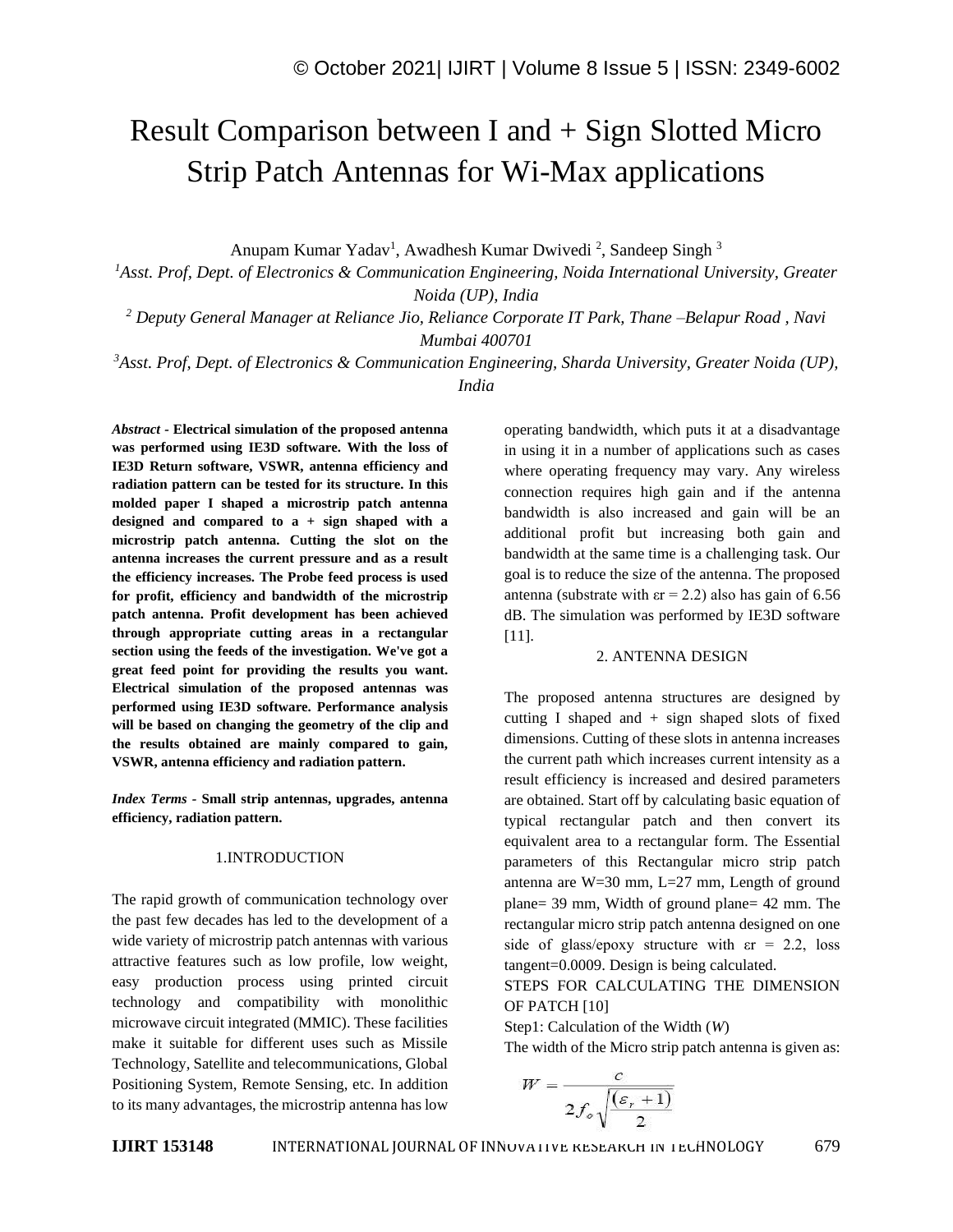Substituting  $c = 3.00e + 008m/s, \epsilon_r = 2.2$  and *f*o= 3.25 GHz, we get: *W*= 0.0300 m=30.00 mm

Step 2: Calculation of Effective dielectric constant (ε*reff*)

The effective dielectric constant is:

$$
\varepsilon_{\text{ref}} = \frac{\varepsilon_r + 1}{2} + \frac{\varepsilon_r - 1}{2} \left[ 1 + 12 \frac{h}{W} \right]^{-\frac{1}{2}}
$$

Substituting  $\varepsilon_r = 2.2$ , *W*=30.00mm and *h* = 2 mm we get:

εreff*=*2.4049

Step 3: Calculation of the Effective length (*L*eff) The effective length is

$$
L_{\text{eff}} = \frac{c}{2f_o\sqrt{\varepsilon_{\text{reff}}}}
$$

Substituting ε *reff* = 2.4049, *c* = 3.00e+008 m/s and *fo* = 3.25 GHz we get:  $L$  *eff* = 0.02667 m = 26.67 mm

Step 4: Calculation of the length extension (∆L) The length extension is

$$
\Delta L = 0.412h \frac{\left(\varepsilon_{\text{reff}} + 0.3\right)\left(\frac{W}{h} + 0.264\right)}{\left(\varepsilon_{\text{reff}} - 0.258\right)\left(\frac{W}{h} + 0.8\right)}
$$

Substituting ε *reff* = 2.4049, *W* = 30.00 mm and *h* = 2 mm we get: *L*=1.23 mm

Step 5: Calculation of actual length of patch (*L*) The actual length is obtained by:

$$
L = L_{\text{eff}} - 2\Delta L
$$

Substituting *L* eff = 26.67 mm and  $L = 1.23$  mm we get:

 $L = 25.44$  mm

Step 6: Calculation of the ground plane dimensions (*Lg* and *Wg*)

The transmission line model only applies to non-stop international flights. However, for active observation, it is important to have a non-stop flight. It has been shown by [9] that the same effects of finite and unlimited ground planes can be obtained if the size of the ground plane is larger than the patch measurements about six times the size of the Substrate around the boundary.

Hence, for this design, the ground plane dimensions would be given as:

 $Lg = 6h + L = 6(2) + 27 = 40$ mm  $Wg = 6h + W = 6(2) + 30 = 42$ mm



Fig. 1: Proposed Rectangular Micro-Strip Patch Antenna with I shaped slot with feed point at (-12.8, - 16.01)

## 3. ANTENNA RESULT WITH +SIGN SLOTTED PATCH

Simulation of micro-strip patch antenna is performed using IE3D simulation software. A VSWR graph of a molded antenna is shown in Figure (2). The VSWR shows the difference between the antenna and the transmission line. For a perfect match the value of VSWR should be close to unity. The VSWR for this attached antenna is 1.03. A recovery loss graph is shown in the figure (3) and it is -31.23 dB, the total field gain & frequency is shown in figure (4),

| Parameters                  | Value<br>Sign<br>$($ +<br>Slotted Patch) | Value<br>Slotted Patch) |
|-----------------------------|------------------------------------------|-------------------------|
| <b>VSWR</b>                 | 1.0                                      | 1.03                    |
| Directivity                 | 7.43dBi                                  | 7.56dBi                 |
| Gain                        | $6.53dB$ i                               | $6.56dB$ i              |
| Efficiency                  | 85%                                      | 87%                     |
| <b>Radiation Efficiency</b> | 89.2%                                    | 90%                     |
| R.L                         | $-31.213dB$ i                            | $-31.2313dBi$           |

## Fig. 1: Result Comparison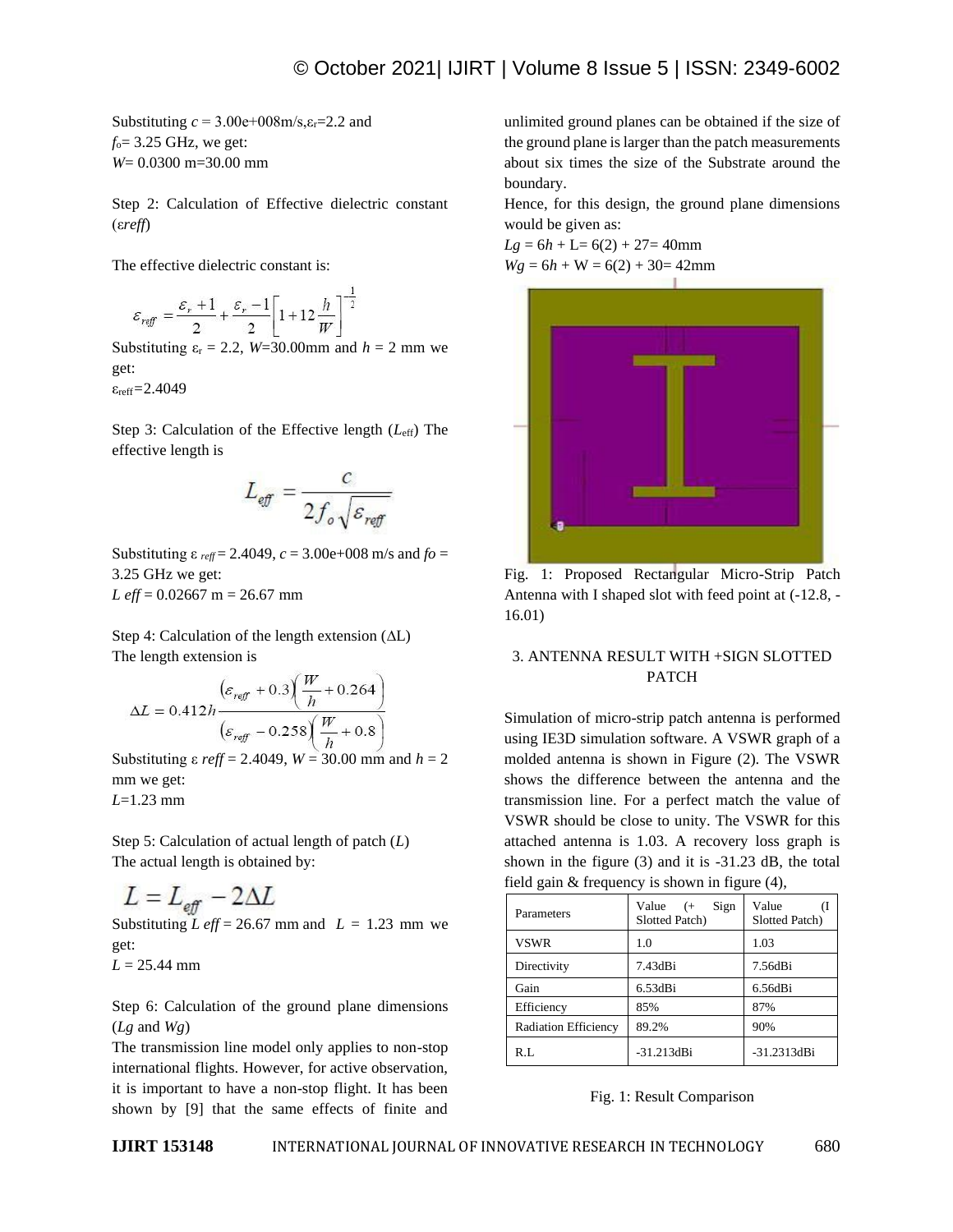

Fig. 2: VSWR of the Proposed Antenna= 1.03 at 3.5GHz



Fig. 3: Return Loss of the Proposed Antenna =- 31.2313 dBi at 3.5 GHz



Fig. 4: Total field gain & frequency of proposed antenna  $=7.56$  at 3.5 GHz

## 4. CONCLUSION

From a detailed experimental study, it is concluded that micro-strip patch antennas can be designed to give the desired results. The gain and direction of the I slotted patch antenna is better than the  $+$  sign patch antenna but the loss of retrieval is almost the same in both patches. The slotted shape patch worked well with radiation higher than  $+$  signaling patch with the spaces as shown in the table above. Both proposed antennas have a combined size of (27x30x2) and can successfully cover wireless functions such as Wi-Max.

### **REFERENCES**

- [1] Verma MK, Verma S, Dhubkarya DC. Analysis and design of E-Shape Micro strip Patch Antenna for Wireless Communication Systems. International Conference on Emerging Electronic Devices & Photonic Devices & Systems (ELECTRO-2009), 2009
- [2] Adila A, Ali S, Thiagarajah S. Review of MIMO Antennas Employing Techniques. Proceedings of the International Conference on Electrical Engineering and the Informatics Institute Teknologi Bandung, Indonesia June 17-19, 2007.
- [3] Gerg R, Bhartia P, Bhal I. A small brochure Antenna Design Handbook. Artech House, London, 2001.
- [4] Yadav AK, Pandey VK. Slotted Dumbbell Shaped Micro strip Patch Antenna for Wi-Max Frequency band 3.4-3.69 GHZ. International Journal of Advanced Engineering and Technology (IJEAT) 2013; 2 (6): 170-172.
- [5] Nasimuddin, Chen ZN. Wide band multilayered micro strip antenna fed by a coplanar wave guideloop with and without. Propet of IET Microwave Antennas. 2009; 3: 85-91.
- [6] Colburn S, Rahmat-Samii Y. Patch antennas on standard external substrates are dielectrically controlled. IEEE Trans. Antennas Propag. 1999; 47 (12): 1785-1794.
- [7] Kuo YL, Wong KL. Printed Tmonopole dual antenna for 2.4 / 5.2 GHz WLAN functions. IEEE Trans. Antennas Propag. 51 (9): 2187-2192.
- [8] Balanis CA. Advanced Engineering Electromagnetics, John Wiley and Sons, New York, 1989.
- [9] Zeland Software Inc. IE3D: MoM-Based EM Simulator. Web: http://www.zeland.com/